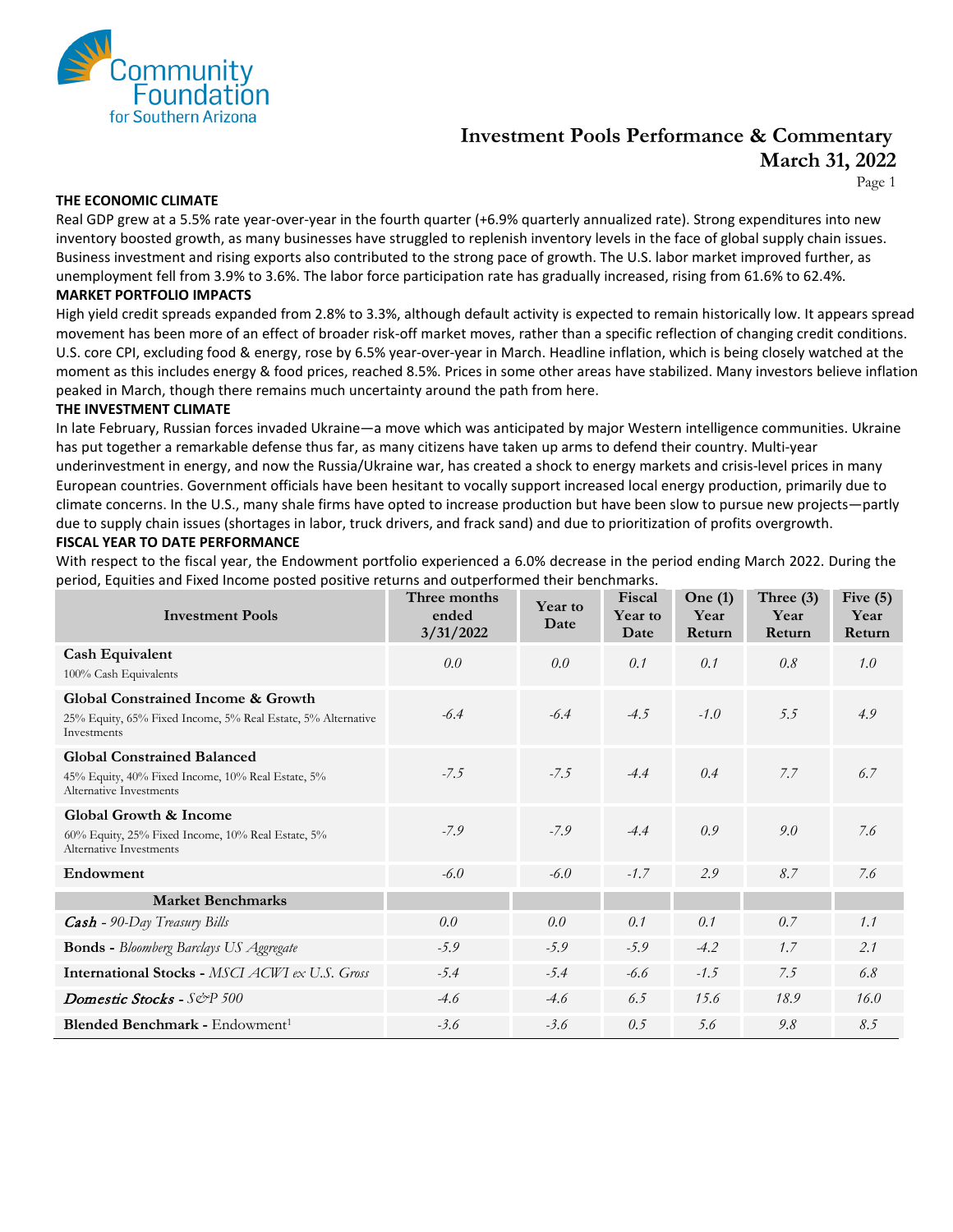## **Investment Pools Performance & Commentary March 31, 2022**

Page 2

## **GLOBAL CONSTRAINED INCOME & GROWTH**

**Designed for donors or nonprofits with medium-term objectives (3-5 years). While moderately conservative, this pool will have a risk of loss. A moderate portion may be invested in capital appreciation oriented investments. The income allocation may include an allocation to fixed income instruments. The pool will not include an allocation to illiquid alternative investments.** 

The Global Constrained Income & Growth Pool returned -6.4% during the quarter and was down 1.0% over the past year. Domestic Equity was down 7.8% and International Equity was down 12.2% over the quarter. Total Equities account for 25.9% of the portfolio, domestic equity and international equity underperformed their benchmarks over the period. The Pool's Fixed Income securities, which comprises 68.5% of its total assets, saw a loss of 5.1% for the quarter and outperformed its benchmark. The 5.1% allocation to REITs was down 6.2% and underperformed its benchmark.

### **GLOBAL CONSTRAINED BALANCED**

**Designed for donors or nonprofits with longer-term objectives (7+ years) and spending rates of less than 4% of assets per year. A portion may be invested in capital appreciation-oriented investments. The income allocation may include an allocation to fixed income instruments. The pool will not include an allocation to illiquid alternative investments.** 

The Global Constrained Balanced pool returned -7.5% during the quarter and was up 0.4% over the past year. Domestic Equity was down 7.7% and International Equity was down 11.7% over the quarter. Total Equities account for 48.2% of the portfolio, domestic equity and international equity underperformed their benchmarks over the period. The Pool's Fixed Income securities, which comprises 41.5% of its total assets, saw a loss of 5.2% for the quarter and outperformed its benchmark. The 9.9% allocation to REITs was down 6.3% and underperformed its benchmark.

### **GLOBAL GROWTH & INCOME**

**Designed for donors or nonprofits with long-term objectives (10+ years) yet with liquidity requirements and with spending objectives of approximately 4% of assets per year. A large portion may be invested in capital appreciation-oriented investments. The income allocation may include an allocation to fixed income instruments. The pool will not include an allocation to illiquid alternative investments.** 

The Global Growth & Income pool returned -7.9% during the quarter and was up 0.9% over the past year. Domestic Equity was down 7.7% and International Equity was down 11.4% over the quarter. Total Equities account for 62% of the portfolio, domestic equity and international equity underperformed their benchmarks over the period. The Pool's Fixed Income securities, which comprises 27.5% of its total assets, saw a loss of 5.2% for the quarter and outperformed its benchmark. The 9.8% allocation to REITs was down 6.3% underperforming its benchmark.

### **ENDOWMENT POOL**

**Designed for donors or nonprofits with endowment-like objectives (20+ years), willing to accept moderate illiquidity and with spending objectives of approximately 4% of assets per year. A large portion may be invested in capital appreciation-oriented investments. The income allocation may include an allocation to fixed income instruments. The pool may include an allocation to illiquid alternative investments. The management of this pool will be consistent with endowment best practices.**

The Endowment pool decreased 6.0% during the quarter. For the trailing one year the Endowment was up 2.9%. Domestic Equity was down 7.7% and International Equity was down 11.0% over the quarter. Total Equities account for 59.9% of the portfolio, Domestic Equity and International Equity underperformed their benchmarks. The Pool's Fixed Income securities, which comprises 23.6% of its total assets, saw a drop of 5.1% for the quarter and outperformed its benchmark. Real Estate returned 5.7% over the quarter.





 $\_Cash, 1\%$ 

**Liquid Alts**